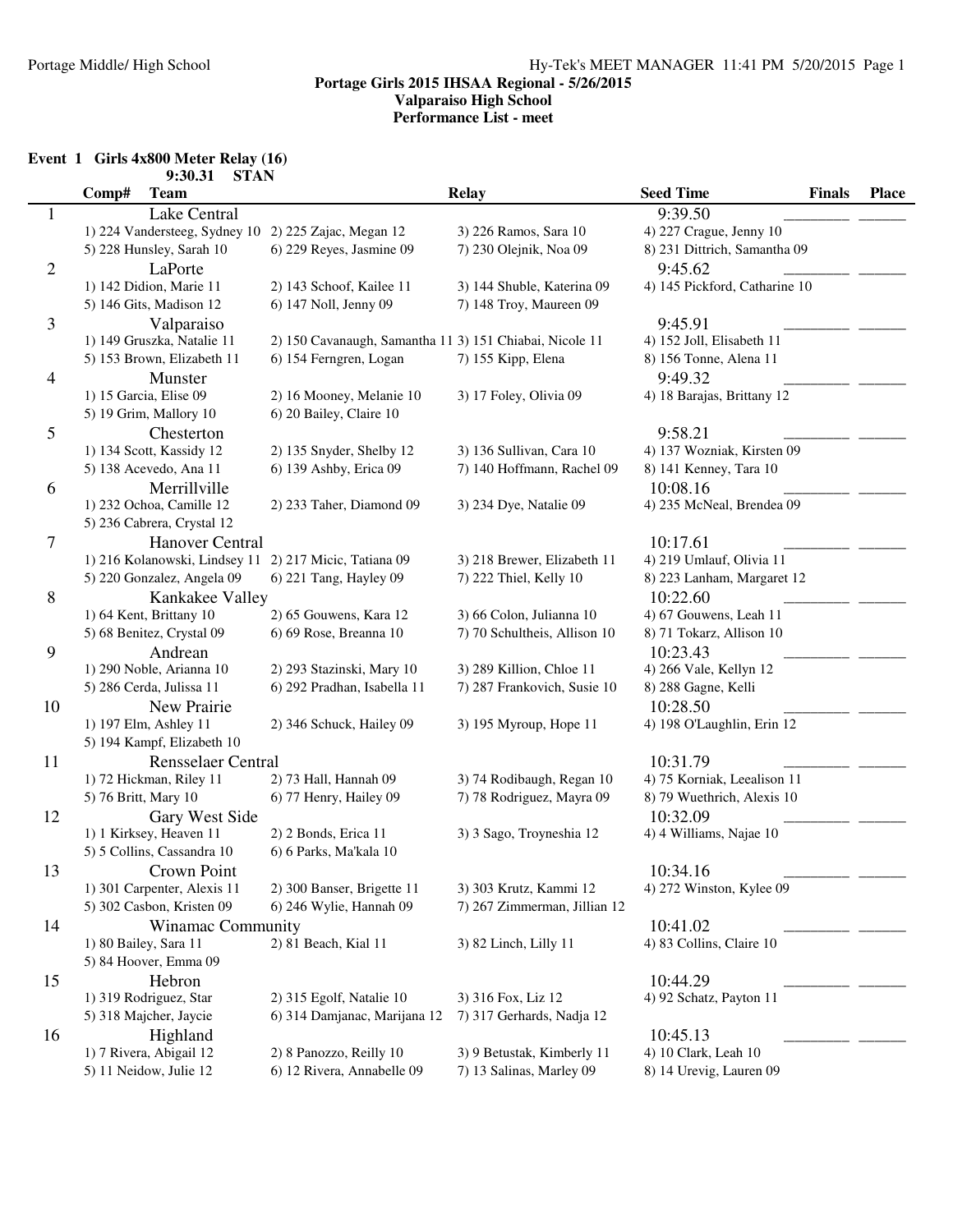|    |       | UILLI                  |    |                       |                  |                    |              |
|----|-------|------------------------|----|-----------------------|------------------|--------------------|--------------|
|    | Comp# | <b>Name</b>            |    | <b>Year School</b>    | <b>Seed Time</b> | <b>Prelim Time</b> | <b>Place</b> |
|    | 24    | Christian, Antonise    |    | 10 Gary West Side     | 11.87            | <b>STAN</b>        |              |
|    | 26    | Cooper, Shana          | 11 | Bni                   | 12.29            | <b>STAN</b>        |              |
|    | 25    | Miller, Chynna         |    | 11 Gary West Side     | 12.56            |                    |              |
| 4  | 30    | Stalling, Ivorie Renea |    | 12 Bowman             | 12.58            |                    |              |
|    | 158   | McLemore, Jasmine      |    | 11 Michigan City      | 12.64            |                    |              |
| 6  | 28    | Scott, Tychina         |    | 10 Bowman             | 12.65            |                    |              |
|    | 238   | McKenzie, Tori         |    | 11 Lake Central       | 12.69            |                    |              |
| 8  | 157   | Wilson, Molly          |    | 11 Chesterton         | 12.72            |                    |              |
| 9  | 159   | Hessling, Courtney     |    | 11 Wheeler            | 13.02            |                    |              |
| 10 | 183   | Ostrander, Victoria    |    | 12 Portage            | 13.03            |                    |              |
| 11 | 237   | Earving, Alaysha       |    | Lake Central          | 13.12            |                    |              |
| 12 | 351   | Walls, Gillian         |    | Valparaiso            | 13.19            |                    |              |
| 13 | 86    | Montemayer, Brittany   |    | 12 South Newton       | 13.23            |                    |              |
| 14 | 239   | Lewis, Shantel         |    | 12 River Forest       | 13.33            |                    |              |
| 15 | 85    | Walther, Raegan        |    | 10 Kankakee Valley    | 13.79            |                    |              |
| 16 | 87    | Barber, Emily          |    | 10 Rensselaer Central | 13.96            |                    |              |

### **Event 2 Girls 100 Meter Dash (16) Prelims 12.43 STAN**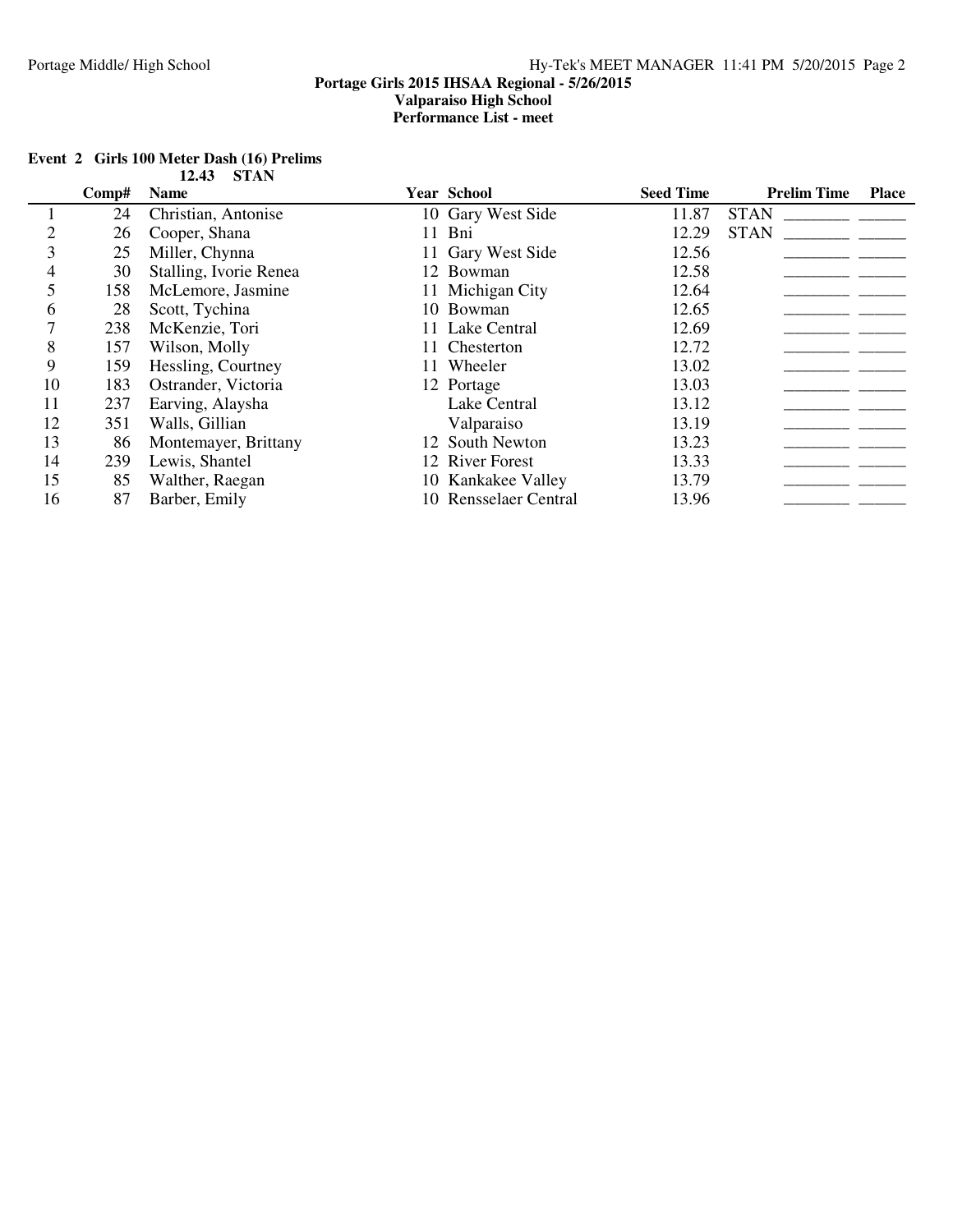|    |       | 13.VZ<br>DIAN    |                      |                  |                    |              |
|----|-------|------------------|----------------------|------------------|--------------------|--------------|
|    | Comp# | <b>Name</b>      | <b>Year School</b>   | <b>Seed Time</b> | <b>Prelim Time</b> | <b>Place</b> |
|    | 21    | January, Annette | 12 Bowman            | 15.20            |                    |              |
| 2  | 240   | LaCosse, Kristen | 10 Crown Point       | 15.42            |                    |              |
| 3  | 22    | Brookshire, Daja | 09 Gary West Side    | 15.50            |                    |              |
| 4  | 88    | Jungels, Jenna   | 11 Kankakee Valley   | 15.60            |                    |              |
|    | 242   | Hueberger, Sarah | 11 Lake Central      | 15.72            |                    |              |
| 6  | 241   | Lagunas, Itzel   | 10 Hanover Central   | 15.79            |                    |              |
|    | 160   | Bell, Desiree    | 11 Chesterton        | 15.83            |                    |              |
| 8  | 23    | Huff, Kendria    | 12 Hammond Morton    | 15.89            |                    |              |
| 9  | 261   | Ash, Alivia      | 11 Merrillville      | 16.22            |                    |              |
| 10 | 249   | Pinchok, Alicia  | 09 Crown Point       | 16.57            |                    |              |
| 11 | 329   | Sutton, Harley   | 12 Hobart            | 16.67            |                    |              |
| 12 | 162   | Buyer, Madison   | 10 Valparaiso        | 16.68            |                    |              |
| 13 | 310   | Jackson, Faith   | 09 Bni               | 16.70            |                    |              |
| 14 | 90    | Bailey, Melissa  | 12 Winamac Community | 16.92            |                    |              |
| 15 | 161   | Mellen, Allie    | 10 Michigan City     | 17.02            |                    |              |
| 16 | 89    | Patrick, Shanan  | 12 Kankakee Valley   | 17.60            |                    |              |

#### **Event 3 Girls 100 Meter Hurdles (16) Prelims 15.09 STAN**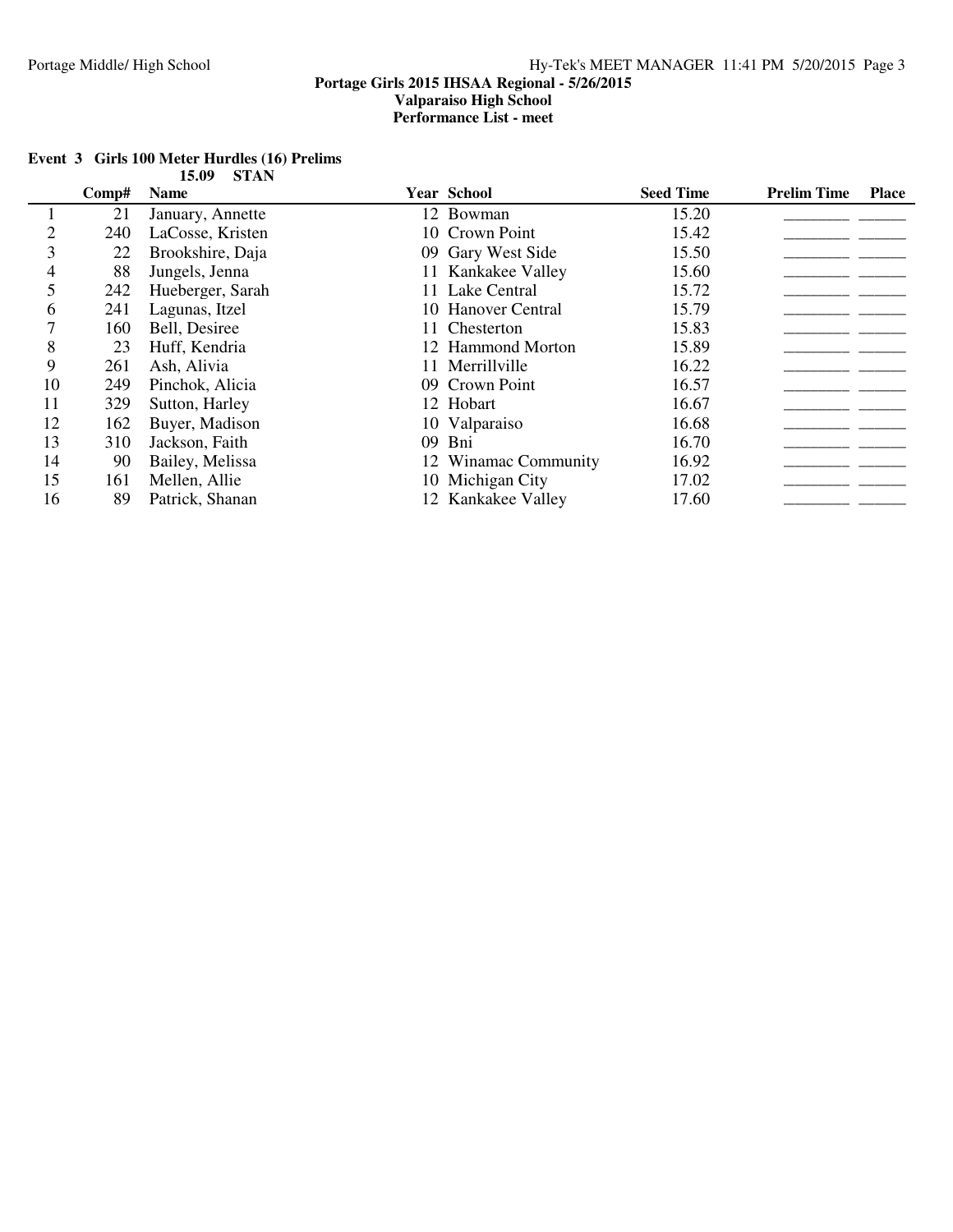## **Comp# Name Year School Seed Time Prelim Time Place** 1 24 Christian, Antonise 10 Gary West Side 24\_\_\_\_\_\_\_\_\_\_\_\_\_\_\_\_\_\_\_\_\_ .81 STAN \_\_\_\_\_\_\_ 2 26 Cooper, Shana 11 Bni 25.01 STAN 25.01 Cooper, Shana 11 Bni 25.01 STAN 25.01 Cooper, Shana 25.42 STAN 2 25 Miller, Chynna 11 Gary West Side 25.42 STAN \_\_\_\_\_\_\_\_\_\_\_\_\_\_\_\_\_\_\_\_\_\_\_\_\_\_\_\_\_\_\_\_\_ 4 244 DiNino, Renee 11 Lake Central 26\_\_\_\_\_\_\_\_\_\_\_\_\_\_\_\_\_\_\_\_\_ .32 \_\_\_\_\_\_\_ 5 28 Scott, Tychina 10 Bowman 26.32 26.32 27.01 28 Scott, Tychina 20.32 27.01 6 164 Stokes, Aujone 09 Portage 27.01 164 Stokes, Aujone 09 Portage 27.01 245 Gridiron, Christian 11 Merrillville 7 245 Gridiron, Christian<br>8 312 Douglas, Bobbi 8 312 Douglas, Bobbi 11 Hammond Clark 27\_\_\_\_\_\_\_\_\_\_\_\_\_\_\_\_\_\_\_\_\_ .28 \_\_\_\_\_\_\_ 9 86 Montemayer, Brittany 12 South Newton 27\_\_\_\_\_\_\_\_\_\_\_\_\_\_\_\_\_\_\_\_\_ .33 \_\_\_\_\_\_\_ 10 243 Blair, Holly 12 Lake Central 27\_\_\_\_\_\_\_\_\_\_\_\_\_\_\_\_\_\_\_\_\_ .35 \_\_\_\_\_\_\_ 11 296 Coleman, Alysa 09 Calumet 27\_\_\_\_\_\_\_\_\_\_\_\_\_\_\_\_\_\_\_\_\_ .41 \_\_\_\_\_\_\_ 12 159 Hessling, Courtney 11 Wheeler 27.44<br>13 39 Kekelik, Cameron 10 Munster 27.67 13 39 Kekelik, Cameron 10 Munster 27\_\_\_\_\_\_\_\_\_\_\_\_\_\_\_\_\_\_\_\_\_ .67 \_\_\_\_\_\_\_ 14 163 Ulmer, Kate 11 LaPorte 28.21 15 91 Rouster, Whitney 11 Covenant 28.51 1 15 91 Rouster, Whitney 11 Covenant 28\_\_\_\_\_\_\_\_\_\_\_\_\_\_\_\_\_\_\_\_\_ .51 \_\_\_\_\_\_\_ 16 85 Walther, Raegan 10 Kankakee Valley 28.76 28.76 28.76 28.76 2012

#### **Event 4 Girls 200 Meter Dash (16) Prelims 25.53 STAN**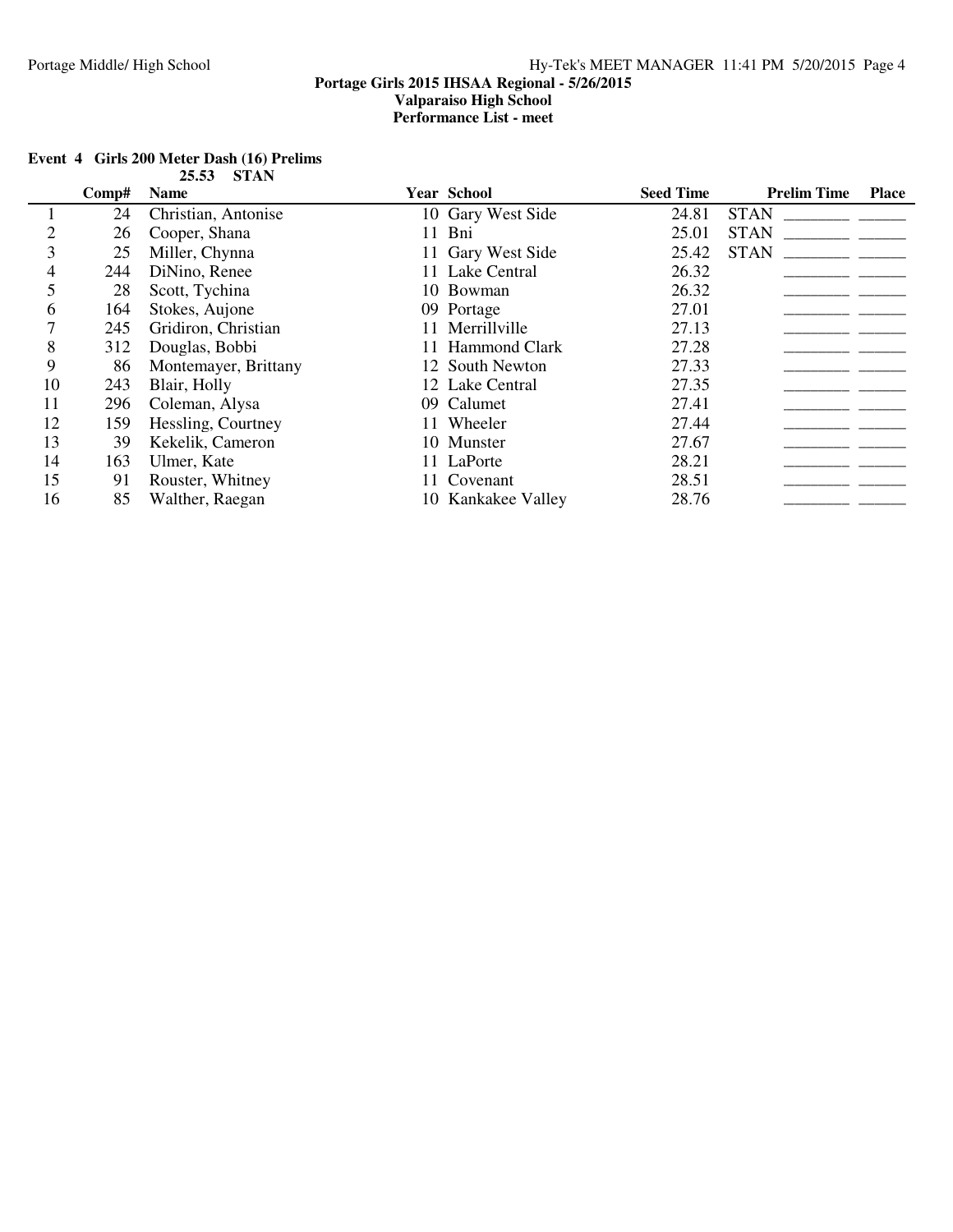| Event $5$ Girls 1600 Meter Run $(16)$ |              |
|---------------------------------------|--------------|
|                                       | 5:06.68 STAN |

|    | Comp# | <b>Name</b>           | <b>Year School</b> | <b>Seed Time</b> | <b>Finals</b> | <b>Place</b> |
|----|-------|-----------------------|--------------------|------------------|---------------|--------------|
|    | 154   | Ferngren, Logan       | Valparaiso         | 5:11.94          |               |              |
|    | 246   | Wylie, Hannah         | 09 Crown Point     | 5:19.81          |               |              |
| 3  | 18    | Barajas, Brittany     | 12 Munster         | 5:22.57          |               |              |
| 4  | 165   | Ball, Kyra            | 11 Portage         | 5:23.79          |               |              |
| 5  | 166   | Werner, Kyleigh       | 12 South Centra    | 5:28.26          |               |              |
| 6  | 346   | Schuck, Hailey        | 09 New Prairie     | 5:30.20          |               |              |
|    | 15    | Garcia, Elise         | 09 Munster         | 5:30.69          |               |              |
| 8  | 228   | Hunsley, Sarah        | 10 Lake Central    | 5:30.78          |               |              |
| 9  | 247   | Spanier, Melissa      | 12 Lake Central    | 5:31.23          |               |              |
| 10 | 268   | Austin, Trinity       | 09 Griffith        | 5:32.00          |               |              |
| 11 | 347   | Cipich, Lexie         | 09 Portage         | 5:32.47          |               |              |
| 12 | 140   | Hoffmann, Rachel      | 09 Chesterton      | 5:33.07          |               |              |
| 13 | 93    | Charlesworth, Justene | 09 LaCrosse        | 5:33.72          |               |              |
| 14 | 27    | Hammer, Hannah        | 09 Hammond Morton  | 5:41.51          |               |              |
| 15 | 71    | Tokarz, Allison       | 10 Kankakee Valley | 5:47.05          |               |              |
| 16 | 92    | Schatz, Payton        | 11 Hebron          | 5:54.86          |               |              |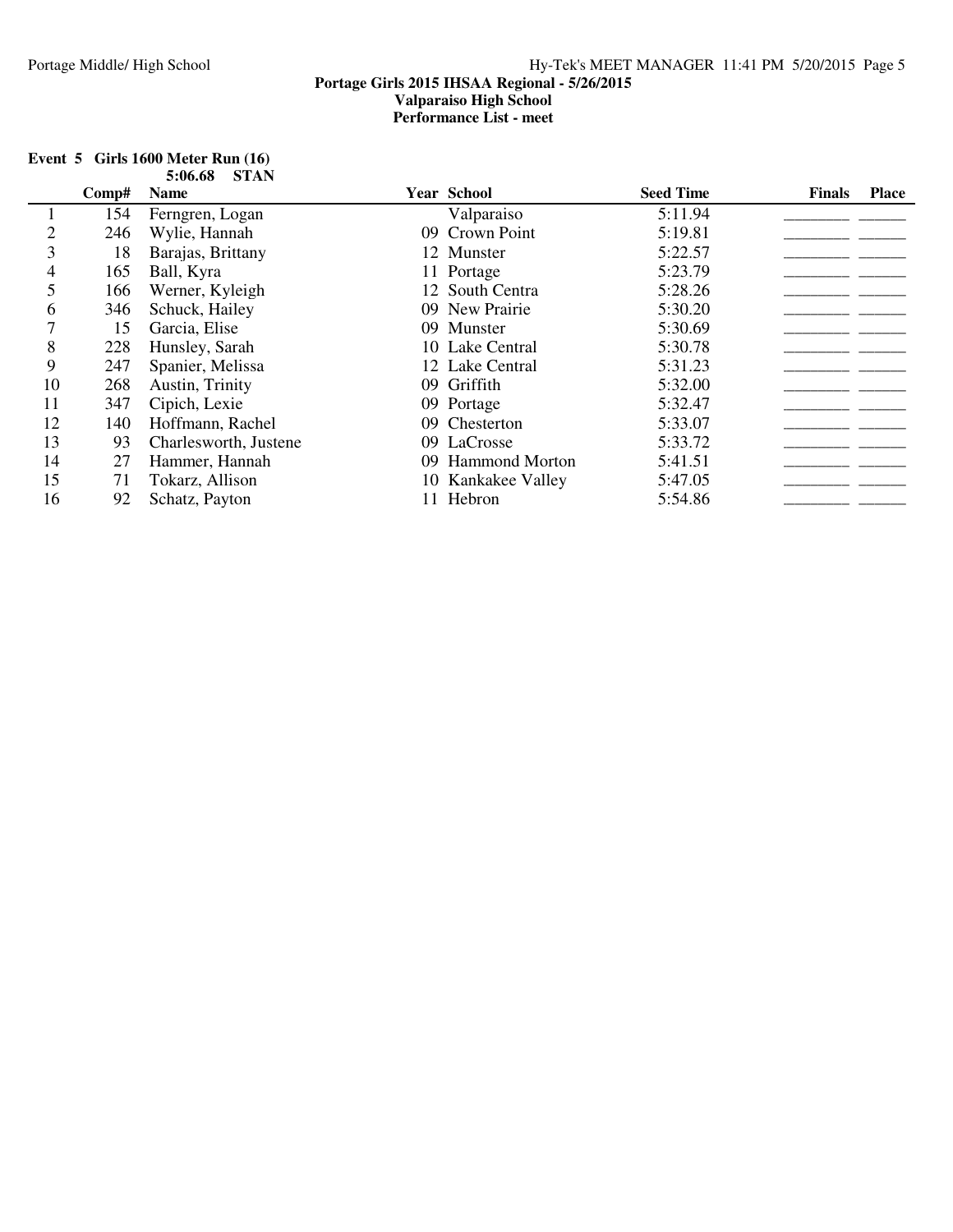**Event 6 Girls 4x100 Meter Relay (16)**

|                | <b>STAN</b><br>48.75                                    |                             |                                  |                                   |              |
|----------------|---------------------------------------------------------|-----------------------------|----------------------------------|-----------------------------------|--------------|
|                | Comp#<br><b>Team</b>                                    |                             | <b>Relay</b>                     | <b>Seed Time</b><br><b>Finals</b> | <b>Place</b> |
| $\mathbf{1}$   | Bowman Leadership Academy                               |                             |                                  | 49.79                             |              |
|                | 1) 28 Scott, Tychina 10                                 | 2) 21 January, Annette 12   | 3) 29 Foster, Kylea 12           | 4) 30 Stalling, Ivorie Renea 12   |              |
|                | 5) 31 Kirk, Josephine 11                                |                             |                                  |                                   |              |
| $\overline{c}$ | Lake Central                                            |                             |                                  | 50.32                             |              |
|                | 1) 243 Blair, Holly 12                                  | 2) 238 McKenzie, Tori 11    | 3) 255 Glover, Brooke 10         | 4) 244 DiNino, Renee 11           |              |
|                | 5) 237 Earving, Alaysha                                 | 6) 256 Hubbard, Zh'ane      | 7) 257 Bell, Samantha 11         |                                   |              |
| 3              | Chesterton                                              |                             |                                  | 50.87                             |              |
|                | 1) 160 Bell, Desiree 11                                 | 2) 167 Tumbas, Emma 10      | 3) 168 Warren, Samantha 11       | 4) 157 Wilson, Molly 11           |              |
|                | 5) 169 Smith, Alex 09                                   | 6) 170 Borzych, Brittany 12 | 7) 171 Molnar, Brianna 09        | 8) 172 Peters, Autianna 12        |              |
| 4              | <b>Hammond Morton</b>                                   |                             |                                  | 51.22                             |              |
|                | 1) 32 Hicks, Leilah 10                                  | 2) 33 Spence, Jhanelle 09   | 3) 34 Newell, Alexis 11          | 4) 23 Huff, Kendria 12            |              |
|                | 5) 35 Rodriguez, Brianna 09                             | 6) 36 Jones, Kaycee 10      |                                  |                                   |              |
| 5              | Munster                                                 |                             |                                  | 51.33                             |              |
|                | 1) 37 Ziel, Kendal 09                                   | 2) 38 Buvala, Samantha 11   | 3) 39 Kekelik, Cameron 10        | 4) 40 Majety, Saveda 10           |              |
|                | 5) 41 Dallecarbonare, Antonia 126) 42 Ibikunle, Tola 12 |                             | 7) 43 Sell, Jenna 09             | 8) 44 Carter, Zola 11             |              |
| 6              | Gary West Side                                          |                             |                                  | 51.66                             |              |
|                | 1) 6 Parks, Ma'kala 10                                  | 2) 22 Brookshire, Daja 09   | 3) 306 Bonds,, Cheyanne 10       | 4) 25 Miller, Chynna 11           |              |
|                | 5) 1 Kirksey, Heaven 11                                 | 6) 3 Sago, Troyneshia 12    | 7) 53 Holloway, Amber 11         | 8) 4 Williams, Najae 10           |              |
| 7              | Crown Point                                             |                             |                                  | 51.89                             |              |
|                | 1) 248 Gambini, Ann 11                                  | 2) 249 Pinchok, Alicia 09   | 3) 250 Kish, Hailee 12           | 4) 251 Grady, Paytn 09            |              |
|                | 5) 252 Mazzaro, Kirsten 11                              | 6) 253 Mellady, Katelyn 12  | 7) 254 Feder, Lauren 10          |                                   |              |
| $8\,$          | LaPorte                                                 |                             |                                  | 52.02                             |              |
|                | 1) 163 Ulmer, Kate 11                                   | 2) 173 Rogers, Roby 10      | 3) 174 Flowers, Nichole 09       | 4) 175 Michie, Brandy 10          |              |
|                | 5) 176 Mitchell, Madison 09                             | 6) 177 Prather, Julia 09    | 7) 178 Chapman, Emily 10         | 8) 179 Anglin, Lauren 09          |              |
| 9              |                                                         |                             |                                  | 52.05                             |              |
|                | Portage<br>1) 180 Quarles, Akilah 11                    | 2) 181 Thomas, Lindsay 10   | 3) 182 Vargas, Cheyenne 09       | 4) 183 Ostrander, Victoria 12     |              |
|                | 5) 184 Barnes, America 10                               | 6) 164 Stokes, Aujone 09    | 7) 185 Blackwell, Nahjae 09      | 8) 186 Brosky, Taylor 09          |              |
|                |                                                         |                             |                                  |                                   |              |
| 10             | Merrillville<br>1) 245 Gridiron, Christian 11           | 2) 258 Laster, Carnisa 10   |                                  | 52.18                             |              |
|                | 5) 261 Ash, Alivia 11                                   | 6) 262 Harris, Ebony 12     | 3) 259 West, Joy 09              | 4) 260 Key, Kiara 11              |              |
|                |                                                         |                             |                                  |                                   |              |
| 11             | Knox                                                    |                             |                                  | 52.59                             |              |
|                | 1) 98 McIntire, Aerielle 11                             | 2) 99 Flora, Sophie 10      | 3) 100 McIntire, Payton 09       | 4) 101 McClellan, Alexis 11       |              |
|                | 5) 102 Fornelli, Irelynd 10                             | 6) 103 Shepherd, Miranda 12 | 7) 104 Talaga, Allison 11        |                                   |              |
| 12             | Wheeler                                                 |                             |                                  | 53.22                             |              |
|                | 1) 352 Arndt, Lindsey 12                                | 2) 361 Ruoff, Savanah 10    | 3) 356 Helmerich, Amanda 12      | 4) 159 Hessling, Courtney 11      |              |
|                | 5) 359 Niaves, Jessi 10                                 | 6) 353 Asher, Kaitlyn 09    |                                  |                                   |              |
| 13             | Hammond Bishop Noll                                     |                             |                                  | 53.47                             |              |
|                | 1) 310 Jackson, Faith 09                                | 2) 308 Cureton, Lauryn 10   | 3) 56 Williams, Amber 11         | 4) 26 Cooper, Shana 11            |              |
|                | 5) 309 Ferrell, Lindsay 09                              | 6) 311 Lomellin, Jordan 11  |                                  |                                   |              |
| 14             | Hobart                                                  |                             |                                  | 53.55                             |              |
|                | 1) 320 Bradshaw, Danae 10                               | 2) 324 Davis, Ashley        | 3) 323 Castillo, Cecelia 10      | 4) 327 Mock, Heather 12           |              |
|                | 5) 321 Burton, Mackenzie                                | 6) 322 Carey, Alexis        |                                  |                                   |              |
| 15             | Kankakee Valley                                         |                             |                                  | 53.79                             |              |
|                | 1) 65 Gouwens, Kara 12                                  | 2) 66 Colon, Julianna 10    | 3) 67 Gouwens, Leah 11           | 4) 85 Walther, Raegan 10          |              |
|                | 5) 94 Klemp, Abby 10                                    | 6) 95 Nannenga, Nicole 09   | 7) 96 Strong, Kara 09            | 8) 97 Babe, Abbey 10              |              |
| 16             | Morgan Township                                         |                             |                                  | 55.01                             |              |
|                | 1) 105 Vargas, Abby 09                                  | 2) 106 Opperman, Sarah 11   | 3) 107 Maxwell, Courtney 12      | 4) 108 Marvel, Faith 09           |              |
|                | 5) 109 Goetz, Alison 12                                 | 6) 110 Stanko, Kameron 10   | 7) 111 Georgiefski-Rios, Sonja 0 |                                   |              |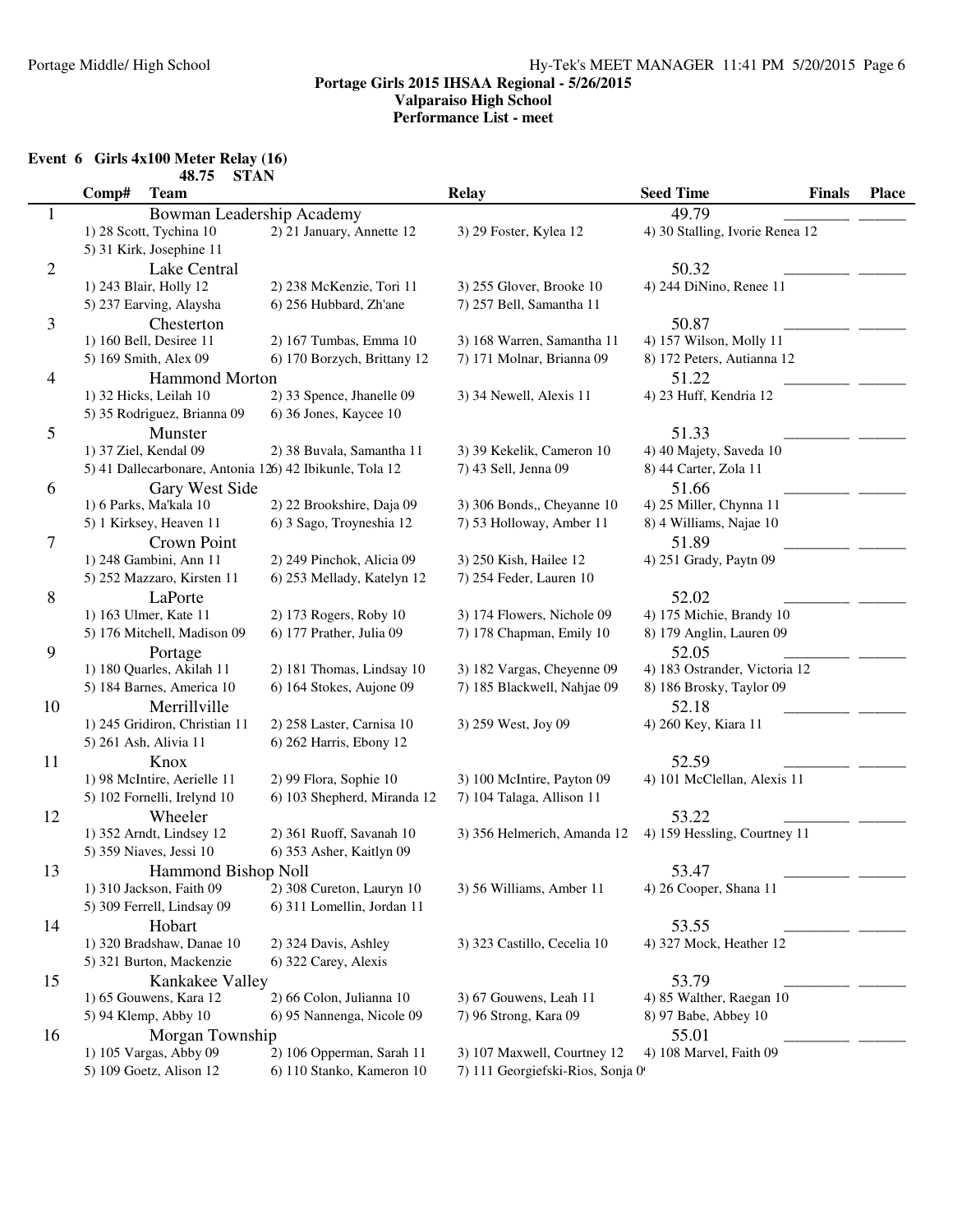| Event 7 Girls 400 Meter Dash (16) |
|-----------------------------------|
| 57.67 STAN                        |

|    | Comp# | <b>Name</b>         | Year School       | <b>Seed Time</b> |             | <b>Finals</b> | <b>Place</b> |
|----|-------|---------------------|-------------------|------------------|-------------|---------------|--------------|
|    | 24    | Christian, Antonise | 10 Gary West Side | 57.09            | <b>STAN</b> |               |              |
|    | 158   | McLemore, Jasmine   | 11 Michigan City  | 59.29            |             |               |              |
|    | 91    | Rouster, Whitney    | 11 Covenant       | 1:00.13          |             |               |              |
| 4  | 187   | Saylor, Rachel      | 11 New Prairie    | 1:00.98          |             |               |              |
|    | 45    | Metcalf, Breonna    | 11 Hammond Morton | 1:01.21          |             |               |              |
| 6  | 188   | Beutler, Janna      | 11 Valparaiso     | 1:01.36          |             |               |              |
|    | 99    | Flora, Sophie       | 10 Knox           | 1:02.08          |             |               |              |
| 8  | 264   | Verdeyen, Nikki     | 11 Lake Central   | 1:02.42          |             |               |              |
| 9  | 46    | Resch, Abigail      | 09 Munster        | 1:02.52          |             |               |              |
| 10 | 54    | Helmer, Jaycee      | 09 Munster        | 1:02.57          |             |               |              |
| 11 | 332   | Dickman, Courtney   | 10 LaPorte        | 1:02.58          |             |               |              |
| 12 | 263   | Sanders, Jordan     | 11 Lowell         | 1:02.62          |             |               |              |
| 13 | 253   | Mellady, Katelyn    | 12 Crown Point    | 1:02.81          |             |               |              |
| 14 | 325   | Edwards, Lauren     | 10 Hobart         | 1:02.83          |             |               |              |
| 15 | 3     | Sago, Troyneshia    | 12 Gary West Side | 1:02.92          |             |               |              |
| 16 | 112   | Rogers, Gabby       | 10 Kouts          | 1:02.95          |             |               |              |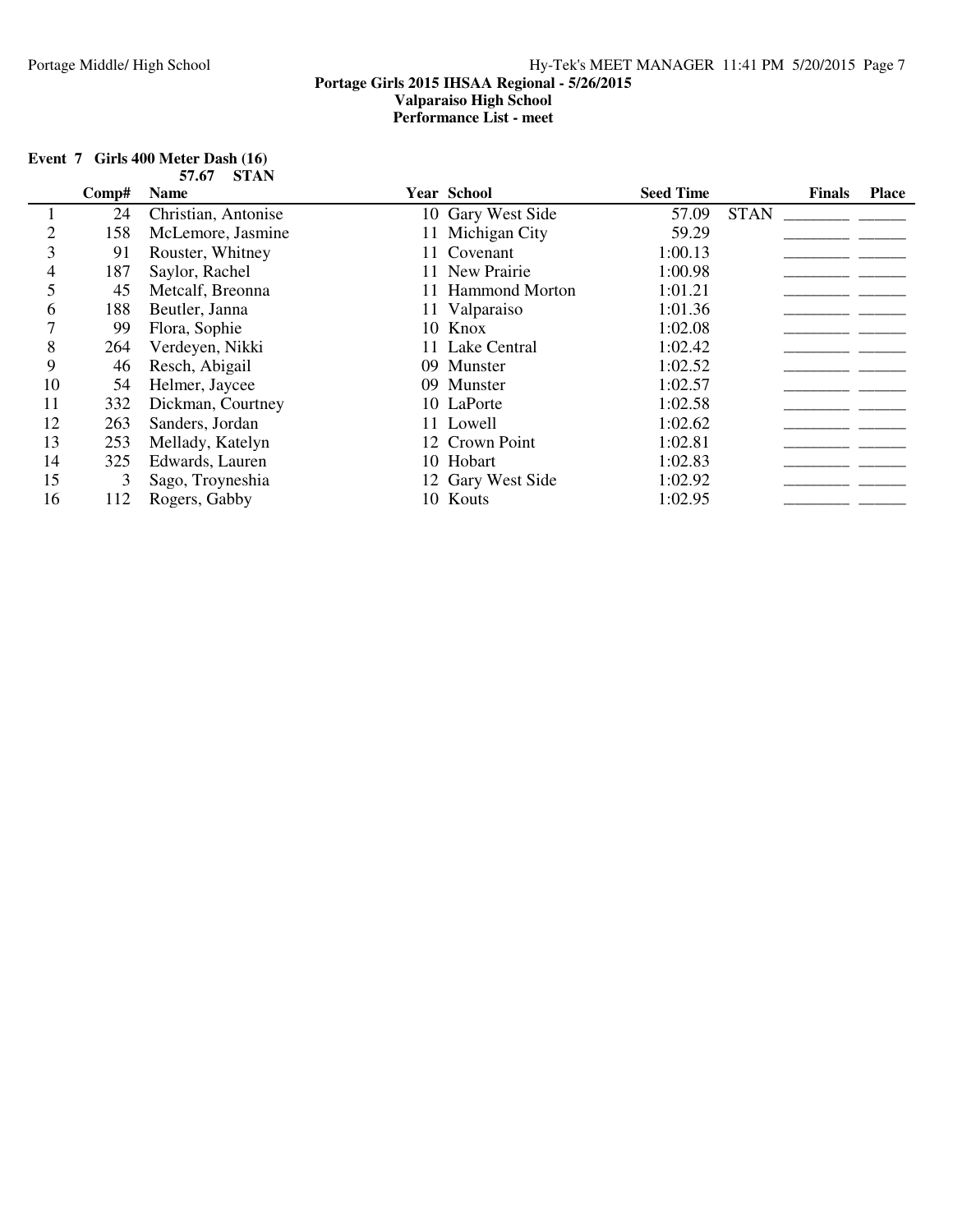|    |       | 70.VJ<br><b>DIAI</b> |                      |                  |               |              |
|----|-------|----------------------|----------------------|------------------|---------------|--------------|
|    | Comp# | <b>Name</b>          | Year School          | <b>Seed Time</b> | <b>Finals</b> | <b>Place</b> |
|    | 240   | LaCosse, Kristen     | 10 Crown Point       | 45.55            | <b>STAN</b>   |              |
|    | 191   | Vogeler, Allison     | 12 New Prairie       | 45.58            | <b>STAN</b>   |              |
| 3  | 88    | Jungels, Jenna       | 11 Kankakee Valley   | 46.09            |               |              |
| 4  | 189   | Raffin, Teresa       | 12 Chesterton        | 47.40            |               |              |
|    | 21    | January, Annette     | 12 Bowman            | 47.52            |               |              |
| 6  | 242   | Hueberger, Sarah     | 11 Lake Central      | 47.64            |               |              |
|    | 190   | Trunk, Emily         | 12 Michigan City     | 48.05            |               |              |
| 8  | 47    | Boelt, Casey         | 12 Munster           | 48.62            |               |              |
| 9  | 265   | Tyler, Alex          | 11 Lake Central      | 48.71            |               |              |
| 10 | 251   | Grady, Paytn         | 09 Crown Point       | 48.88            |               |              |
| 11 | 183   | Ostrander, Victoria  | 12 Portage           | 49.19            |               |              |
| 12 | 162   | Buyer, Madison       | 10 Valparaiso        | 49.53            |               |              |
| 13 | 339   | Washington, Destiny  | 09 Merrillville      | 49.68            |               |              |
| 14 | 90    | Bailey, Melissa      | 12 Winamac Community | 49.88            |               |              |
| 15 |       | Kirksey, Heaven      | 11 Gary West Side    | 49.89            |               |              |
| 16 | 113   | Eades, Allison       | 11 Covenant          | 50.06            |               |              |

#### **Event 8 Girls 300 Meter Hurdles (16) 45.63 STAN**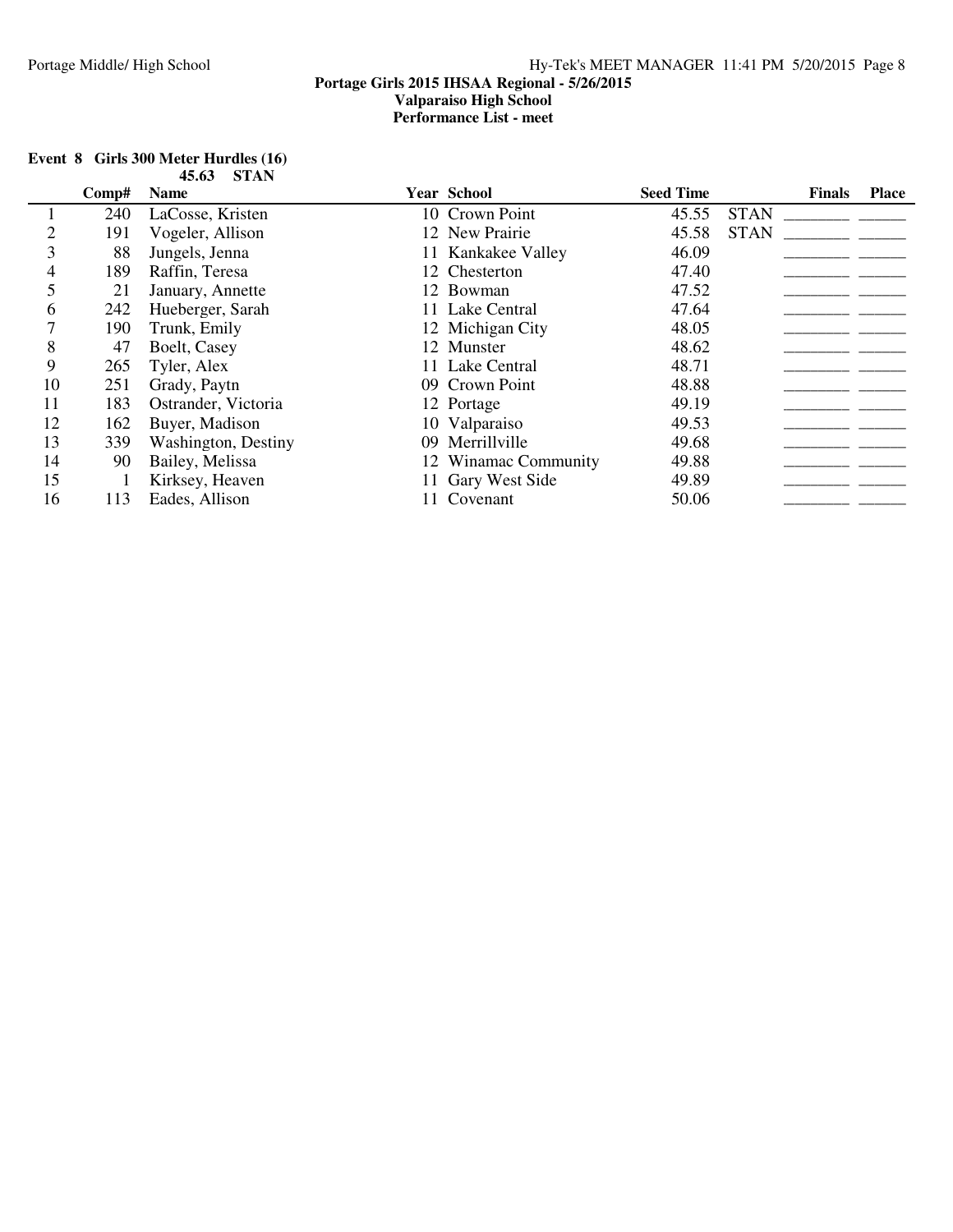| Event $9$ Girls 800 Meter Run $(16)$ |  |
|--------------------------------------|--|
| 2:17.38 STAN                         |  |

|    | Comp# | <b>Name</b>         | Year School           | <b>Seed Time</b> | <b>Finals</b> | <b>Place</b> |
|----|-------|---------------------|-----------------------|------------------|---------------|--------------|
|    | 225   | Zajac, Megan        | 12 Lake Central       | 2:24.55          |               |              |
|    | 17    | Foley, Olivia       | 09 Munster            | 2:24.61          |               |              |
| 3  | 18    | Barajas, Brittany   | 12 Munster            | 2:24.66          |               |              |
| 4  | 145   | Pickford, Catharine | 10 LaPorte            | 2:25.27          |               |              |
|    | 150   | Cavanaugh, Samantha | 11 Valparaiso         | 2:25.28          |               |              |
| 6  | 226   | Ramos, Sara         | 10 Lake Central       | 2:25.53          |               |              |
|    | 149   | Gruszka, Natalie    | 11 Valparaiso         | 2:26.43          |               |              |
| 8  | 266   | Vale, Kellyn        | 12 Andrean            | 2:27.48          |               |              |
| 9  | 64    | Kent, Brittany      | 10 Kankakee Valley    | 2:27.99          |               |              |
| 10 | 114   | Wenzel, Mickayla    | 12 West Central       | 2:28.39          |               |              |
| 11 | 144   | Shuble, Katerina    | 09 LaPorte            | 2:29.36          |               |              |
| 12 | 48    | Sullivan, Megan     | 09 Bni                | 2:29.58          |               |              |
| 13 | 10    | Clark, Leah         | 10 Highland           | 2:29.83          |               |              |
| 14 | 134   | Scott, Kassidy      | 12 Chesterton         | 2:29.97          |               |              |
| 15 | 198   | O'Laughlin, Erin    | 12 New Prairie        | 2:30.17          |               |              |
| 16 | 75    | Korniak, Leealison  | 11 Rensselaer Central | 2:31.90          |               |              |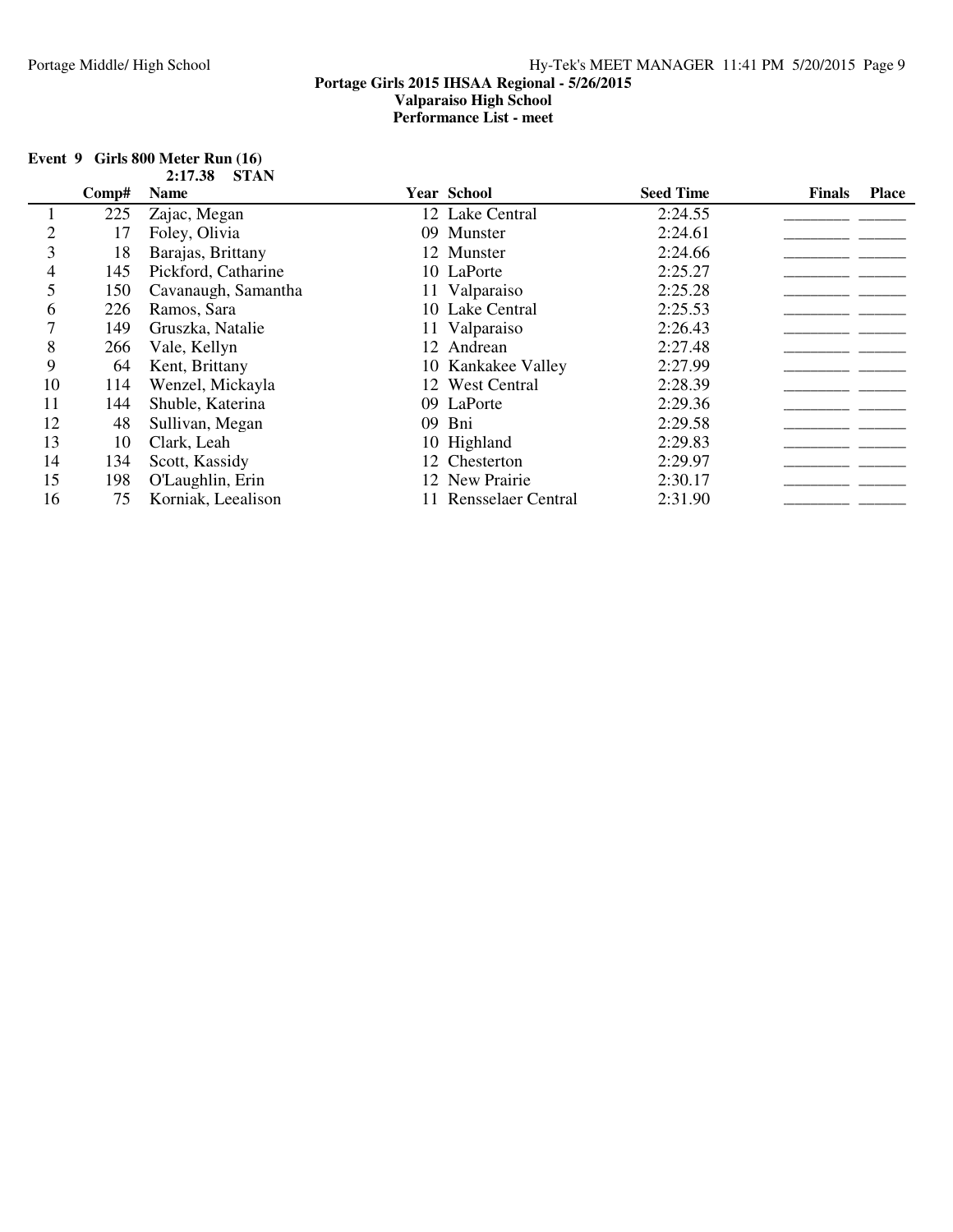|  |            | Event $10$ Girls 3200 Meter Run $(16)$<br>$11:20.71$ STAN |  |
|--|------------|-----------------------------------------------------------|--|
|  | Comp# Name |                                                           |  |
|  |            | 143 Schoof, Kailee                                        |  |

|    | Comp# | <b>Name</b>        | <b>Year School</b>    | <b>Seed Time</b> | <b>Finals</b> | <b>Place</b> |
|----|-------|--------------------|-----------------------|------------------|---------------|--------------|
|    | 143   | Schoof, Kailee     | 11 LaPorte            | 11:35.09         |               |              |
| 2  | 142   | Didion, Marie      | 11 LaPorte            | 11:37.90         |               |              |
| 3  | 136   | Sullivan, Cara     | 10 Chesterton         | 11:41.41         |               |              |
| 4  | 267   | Zimmerman, Jillian | 12 Crown Point        | 11:43.95         |               |              |
| 5  | 227   | Crague, Jenny      | 10 Lake Central       | 11:46.44         |               |              |
| 6  | 268   | Austin, Trinity    | 09 Griffith           | 11:47.51         |               |              |
|    | 228   | Hunsley, Sarah     | 10 Lake Central       | 11:49.71         |               |              |
| 8  | 348   | Reynolds, Erin     | 12 Portage            | 11:50.89         |               |              |
| 9  | 83    | Collins, Claire    | 10 Winamac Community  | 11:51.77         |               |              |
| 10 | 313   | Sarna, Emily       | 09 Hanover Central    | 11:52.07         |               |              |
| 11 | 155   | Kipp, Elena        | Valparaiso            | 11:52.31         |               |              |
| 12 | 72    | Hickman, Riley     | 11 Rensselaer Central | 12:04.95         |               |              |
| 13 | 8     | Panozzo, Reilly    | 10 Highland           | 12:17.32         |               |              |
| 14 | 71    | Tokarz, Allison    | 10 Kankakee Valley    | 12:31.33         |               |              |
| 15 | 16    | Mooney, Melanie    | 10 Munster            | 12:34.32         |               |              |
| 16 | 49    | Biel, Nicole       | 09 Munster            | 12:46.93         |               |              |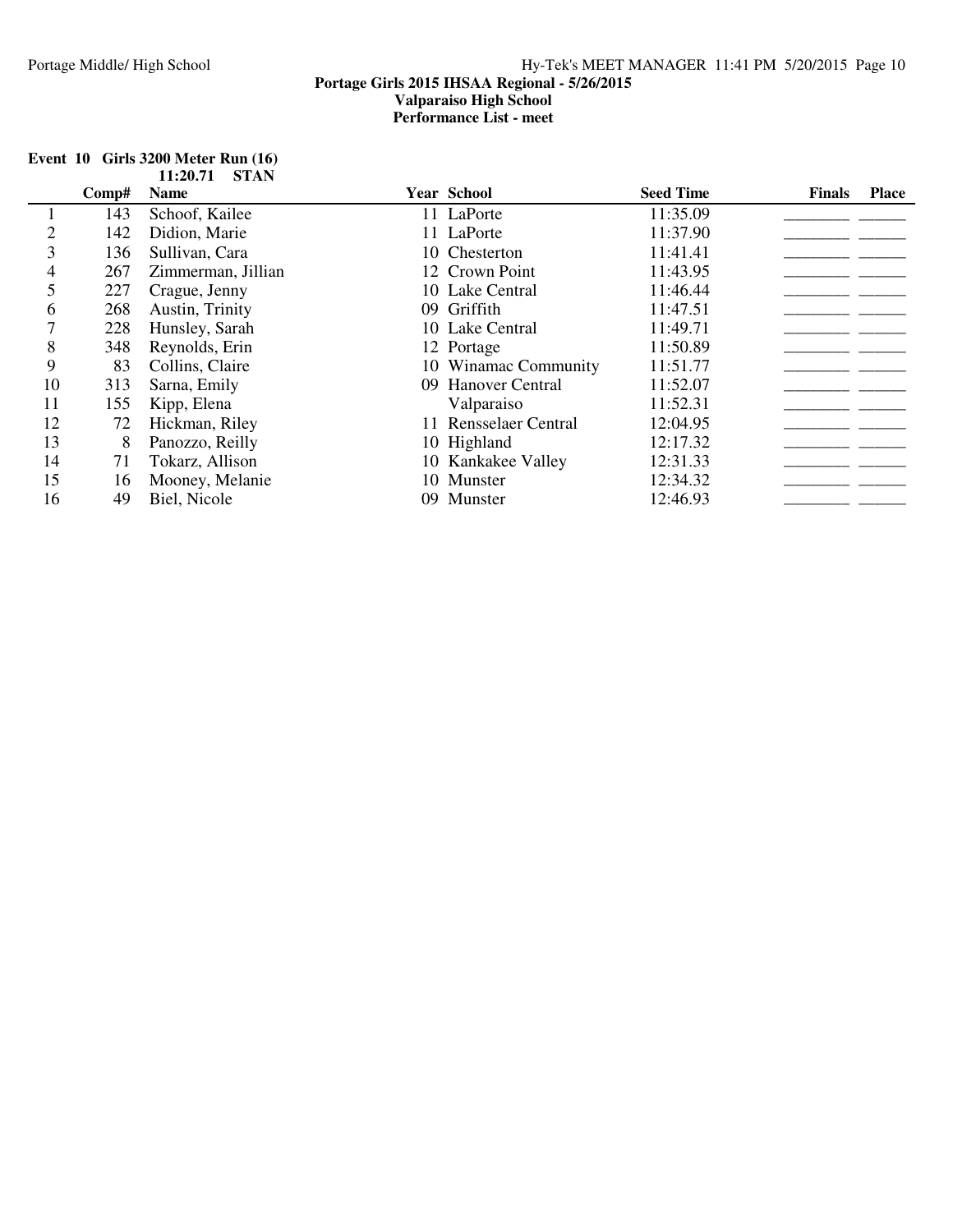## **Event 11 Girls 4x400 Meter Relay (16)**

|                | 3:58.82<br><b>STAN</b>                                 |                             |                                                       |                                   |              |
|----------------|--------------------------------------------------------|-----------------------------|-------------------------------------------------------|-----------------------------------|--------------|
|                | Comp#<br><b>Team</b>                                   |                             | <b>Relay</b>                                          | <b>Seed Time</b><br><b>Finals</b> | <b>Place</b> |
| 1              | Gary West Side                                         |                             |                                                       | 4:04.45                           |              |
|                | 1) 25 Miller, Chynna 11                                | 2) 1 Kirksey, Heaven 11     | 3) 4 Williams, Najae 10                               | 4) 24 Christian, Antonise 10      |              |
|                | 5) 3 Sago, Troyneshia 12                               | 6) 52 Taylor, Kaylor 10     | 7) 53 Holloway, Amber 11                              |                                   |              |
| $\mathfrak{2}$ | Crown Point                                            |                             |                                                       | 4:08.14                           |              |
|                | 1) 269 Casbon, Katherine 11                            | 2) 251 Grady, Paytn 09      | 3) 253 Mellady, Katelyn 12                            | 4) 240 LaCosse, Kristen 10        |              |
|                | 5) 249 Pinchok, Alicia 09                              | 6) 270 Wahlberg, Alyex 10   | 7) 271 Wells, Ashlynn 10                              | 8) 272 Winston, Kylee 09          |              |
| 3              | New Prairie                                            |                             |                                                       | 4:09.54                           |              |
|                | 1) 187 Saylor, Rachel 11                               | 2) 194 Kampf, Elizabeth 10  | 3) 195 Myroup, Hope 11                                | 4) 191 Vogeler, Allison 12        |              |
|                | 5) 196 Pinter, Allison 11                              | 6) 197 Elm, Ashley 11       | 7) 198 O'Laughlin, Erin 12                            | 8) 199 Zielinski, Sarah 10        |              |
| 4              | Lake Central                                           |                             |                                                       | 4:09.96                           |              |
|                | 1) 265 Tyler, Alex 11                                  | 2) 242 Hueberger, Sarah 11  | 3) 244 DiNino, Renee 11                               | 4) 273 Huber, Autumn 11           |              |
|                | 5) 274 Gerling, Jessica 12                             | 6) 275 Blink, Emily 09      | 7) 264 Verdeyen, Nikki 11                             | 8) 224 Vandersteeg, Sydney 10     |              |
| 5              | Valparaiso                                             |                             |                                                       | 4:12.67                           |              |
|                | 1) 188 Beutler, Janna 11                               | 2) 151 Chiabai, Nicole 11   | 3) 200 McGrath, Bridget                               | 4) 150 Cavanaugh, Samantha 11     |              |
|                | 5) 162 Buyer, Madison 10                               | 6) 154 Ferngren, Logan      | 7) 201 Lemmon, Shelby 12                              | 8) 202 Catlin, Emily 12           |              |
| 6              | Chesterton                                             |                             |                                                       | 4:13.37                           |              |
|                | 1) 138 Acevedo, Ana 11                                 | 2) 192 Anaya, Kassandra 12  | 3) 189 Raffin, Teresa 12                              | 4) 137 Wozniak, Kirsten 09        |              |
|                | 5) 193 Fowler, Brinley 09                              | 6) 139 Ashby, Erica 09      | 7) 134 Scott, Kassidy 12                              | 8) 160 Bell, Desiree 11           |              |
| 7              | Bowman Leadership Academy                              |                             |                                                       | 4:13.84                           |              |
|                | 1) 21 January, Annette 12                              | 2) 31 Kirk, Josephine 11    | 3) 29 Foster, Kylea 12                                | 4) 50 Smith, Naomi 09             |              |
|                | 5) 51 Sistrunk, Kelriana 12                            | 6) 28 Scott, Tychina 10     |                                                       |                                   |              |
| $8\,$          |                                                        |                             |                                                       | 4:13.89                           |              |
|                | Munster<br>1) 38 Buvala, Samantha 11                   | 2) 47 Boelt, Casey 12       | 3) 54 Helmer, Jaycee 09                               | 4) 46 Resch, Abigail 09           |              |
|                | 5) 41 Dallecarbonare, Antonia 126) 17 Foley, Olivia 09 |                             | 7) 20 Bailey, Claire 10                               | 8) 44 Carter, Zola 11             |              |
|                |                                                        |                             |                                                       | 4:14.48                           |              |
| 9              | Kankakee Valley<br>1) 66 Colon, Julianna 10            |                             | 3) 67 Gouwens, Leah 11                                |                                   |              |
|                | 5) 65 Gouwens, Kara 12                                 | 2) 88 Jungels, Jenna 11     | 7) 89 Patrick, Shanan 12                              | 4) 64 Kent, Brittany 10           |              |
|                |                                                        | 6) 94 Klemp, Abby 10        |                                                       | 8) 96 Strong, Kara 09             |              |
| 10             | Michigan City                                          |                             |                                                       | 4:18.53                           |              |
|                | 1) 161 Mellen, Allie 10                                | 2) 344 Ridle, RaShaunda 11  | 3) 190 Trunk, Emily 12                                | 4) 158 McLemore, Jasmine 11       |              |
|                | 5) 340 Chappell, Samantha 10                           | 6) 341 Glowacki, Emily 10   | 7) 343 McConnell-Gooch, Murci8) 345 Young, Cariana 12 |                                   |              |
| 11             | Lowell                                                 |                             |                                                       | 4:18.94                           |              |
|                | 1) 276 Krusza, Nicole                                  | 2) 277 Lange, Amanda 11     | 3) 278 McBride, Melissa 11                            | 4) 263 Sanders, Jordan 11         |              |
| 12             | LaPorte                                                |                             |                                                       | 4:22.32                           |              |
|                | 1) 332 Dickman, Courtney 10                            | 2) 144 Shuble, Katerina 09  | 3) 145 Pickford, Catharine 10                         | 4) 148 Troy, Maureen 09           |              |
|                | 5) 146 Gits, Madison 12                                | 6) 143 Schoof, Kailee 11    |                                                       |                                   |              |
| 13             | Wheeler                                                |                             |                                                       | 4:22.64                           |              |
|                | 1) 352 Arndt, Lindsey 12                               | 2) 357 Marrs, Morganne 09   | 3) 359 Niaves, Jessi 10                               | 4) 360 Praschak, Alex 11          |              |
|                | 5) 353 Asher, Kaitlyn 09                               | 6) 358 Metzger, Rachel 11   | 7) 354 Doles, Tori 09                                 | 8) 355 Gerbick, Rachel 09         |              |
| 14             | Merrillville                                           |                             |                                                       | 4:24.50                           |              |
|                | 1) 259 West, Joy 09                                    | 2) 338 Sweeney, Malika 12   | 3) 258 Laster, Carnisa 10                             | 4) 260 Key, Kiara 11              |              |
|                | 5) 337 Shelton, Aeriel 09                              | 6) 334 Griffin, Maya 11     | 7) 234 Dye, Natalie 09                                |                                   |              |
| 15             | Knox                                                   |                             |                                                       | 4:32.35                           |              |
|                | 1) 100 McIntire, Payton 09                             | 2) 98 McIntire, Aerielle 11 | 3) 101 McClellan, Alexis 11                           | 4) 99 Flora, Sophie 10            |              |
|                | 5) 115 Magdici, Jacqueline 10                          | 6) 102 Fornelli, Irelynd 10 | 7) 116 Fox, Cidney 09                                 | 8) 117 Coad, Hannah 11            |              |
| 16             | <b>West Central</b>                                    |                             |                                                       | 4:34.37                           |              |
|                | 1) 118 Blackburn, Clarissa 09                          | 2) 119 Mitchell, Adyson 09  | 3) 120 Blackburn, Gretchen 11                         | 4) 114 Wenzel, Mickayla 12        |              |
|                | 5) 121 Kopka, McKenzie 11                              |                             |                                                       |                                   |              |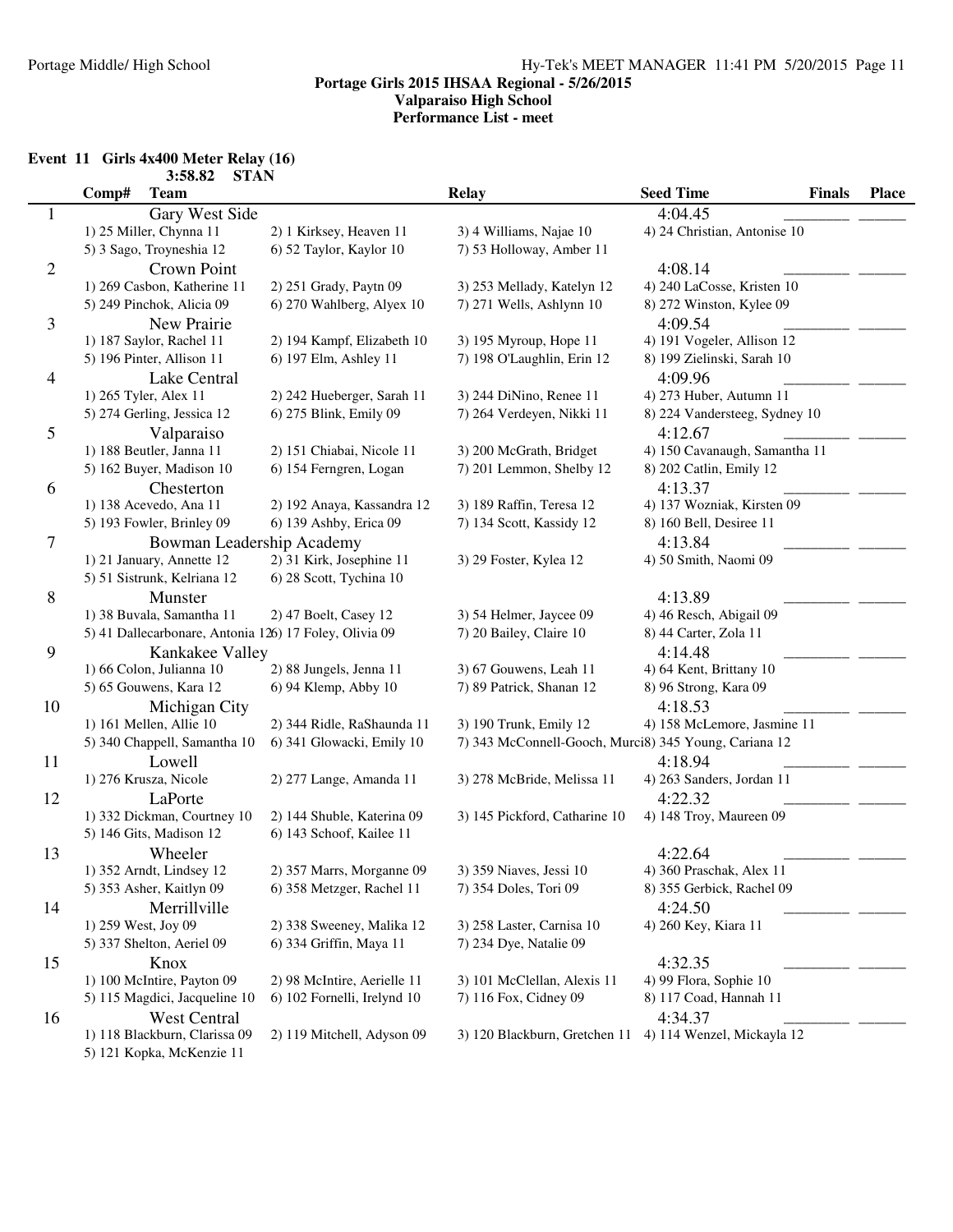|    |       | 17-03.25<br><b>STAN</b> |    |                    |                  |               |              |
|----|-------|-------------------------|----|--------------------|------------------|---------------|--------------|
|    | Comp# | <b>Name</b>             |    | Year School        | <b>Seed Mark</b> | <b>Finals</b> | <b>Place</b> |
|    | 88    | Jungels, Jenna          |    | 11 Kankakee Valley | 18-11.00         | <b>STAN</b>   |              |
| 2  | 240   | LaCosse, Kristen        |    | 10 Crown Point     | 17-06.25         | <b>STAN</b>   |              |
| 3  | 243   | Blair, Holly            |    | 12 Lake Central    | 17-01.75         |               |              |
| 4  | 98    | McIntire, Aerielle      |    | 11 Knox            | 16-01.50         |               |              |
| 5  | 254   | Feder, Lauren           |    | 10 Crown Point     | 16-01.00         |               |              |
| 6  | 40    | Majety, Saveda          |    | 10 Munster         | 15-11.50         |               |              |
|    | 39    | Kekelik, Cameron        |    | 10 Munster         | 15-10.75         |               |              |
| 8  | 122   | Krzyzanowski, Amanda    |    | 10 North Judson    | 15-10.25         |               |              |
| 9  | 295   | Pate, Lindsey           |    | 10 Boone Grove     | 15-10.00         |               |              |
| 10 | 212   | Mech, Malerie           |    | 11 Valparaiso      | 15-07.50         |               |              |
| 11 | 56    | Williams, Amber         |    | 11 Bni             | 15-07.50         |               |              |
| 12 | 86    | Montemayer, Brittany    |    | 12 South Newton    | 15-05.25         |               |              |
| 13 | 204   | Vaughan, Johnna         |    | 09 Portage         | 15-04.50         |               |              |
| 14 | 308   | Cureton, Lauryn         | 10 | Bni                | 15-04.00         |               |              |
| 15 | 291   | Nowesnick, Natalie      | 11 | Andrean            | 15-04.00         |               |              |
| 16 | 168   | Warren, Samantha        |    | Chesterton         | 15-01.75         |               |              |

#### **Event 12 Girls Long Jump (16) 17-03.25 STAN**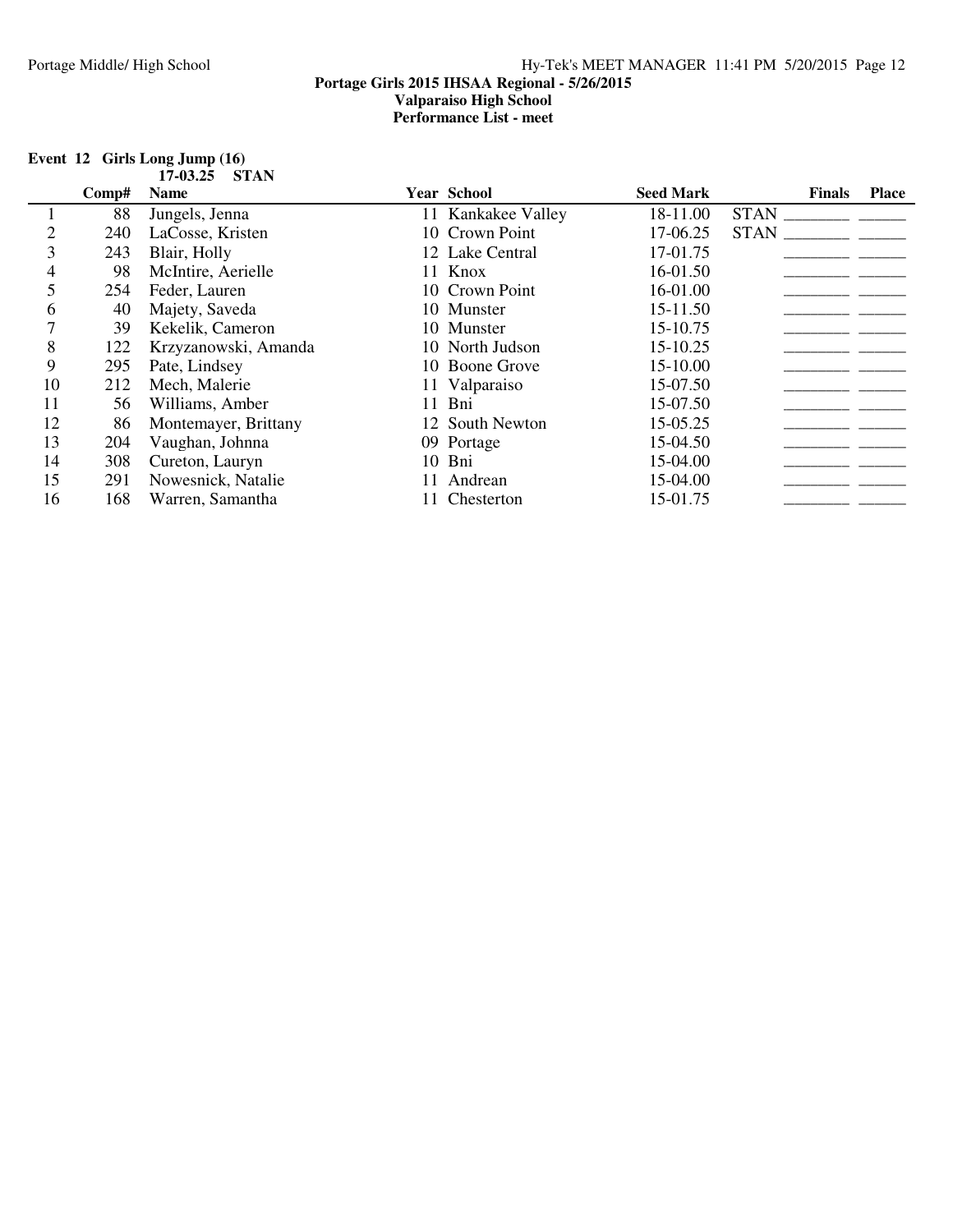| Event $13$ Girls High Jump $(20)$ |              |
|-----------------------------------|--------------|
|                                   | 5-04.25 STAN |

|                | Comp# | <b>Name</b>          |     | <b>Year School</b> | <b>Seed Mark</b> | <b>Finals</b> | <b>Place</b> |
|----------------|-------|----------------------|-----|--------------------|------------------|---------------|--------------|
|                | 55    | Erwin, Corin         |     | 10 Munster         | 5-09.00          | <b>STAN</b>   |              |
| $\overline{2}$ | 261   | Ash, Alivia          |     | Merrillville       | 5-04.00          |               |              |
| 3              | 279   | Cooke, Kara          |     | 12 Hobart          | 5-02.00          |               |              |
| 4              | 265   | Tyler, Alex          |     | 11 Lake Central    | 5-02.00          |               |              |
| 5              | 38    | Buvala, Samantha     |     | 11 Munster         | 5-02.00          |               |              |
| 6              | 123   | Ziemniak, Stephanie  | 09  | <b>Boone Grove</b> | 5-00.00          |               |              |
| 7              | 205   | Clark, Brittney      |     | Valparaiso         | 5-00.00          |               |              |
| 8              | 241   | Lagunas, Itzel       |     | 10 Hanover Central | 5-00.00          |               |              |
| 9              | 122   | Krzyzanowski, Amanda |     | 10 North Judson    | 5-00.00          |               |              |
| 10             | 350   | Winkler, Kali        |     | 10 River Forest    | 5-00.00          |               |              |
| 11             | 108   | Marvel, Faith        |     | 09 Morgan Township | 4-10.00          |               |              |
| 12             | 298   | Huff-Murphy, Ariel   |     | 12 Calumet         | $4 - 10.00$      |               |              |
| 13             | 349   | Winkler, Elicia      |     | 11 River Forest    | $4 - 10.00$      |               |              |
| 14             | 330   | Musall, Jenna        |     | 12 Kankakee Valley | $4 - 10.00$      |               |              |
| 15             | 203   | Stephan, Brianna     |     | 12 Chesterton      | 4-10.00          |               |              |
| 16             | 204   | Vaughan, Johnna      |     | 09 Portage         | $4 - 10.00$      |               |              |
| 17             | 124   | Hill, Sydnee         | 09. | Kouts              | 4-10.00          |               |              |
| 18             | 291   | Nowesnick, Natalie   | 11  | Andrean            | 4-10.00          |               |              |
| 19             | 294   | Cain, Savanna        | 09  | <b>Boone Grove</b> | $4 - 10.00$      |               |              |
| 20             |       | Bonds, Erica         |     | 11 Gary West Side  | 4-10.00          |               |              |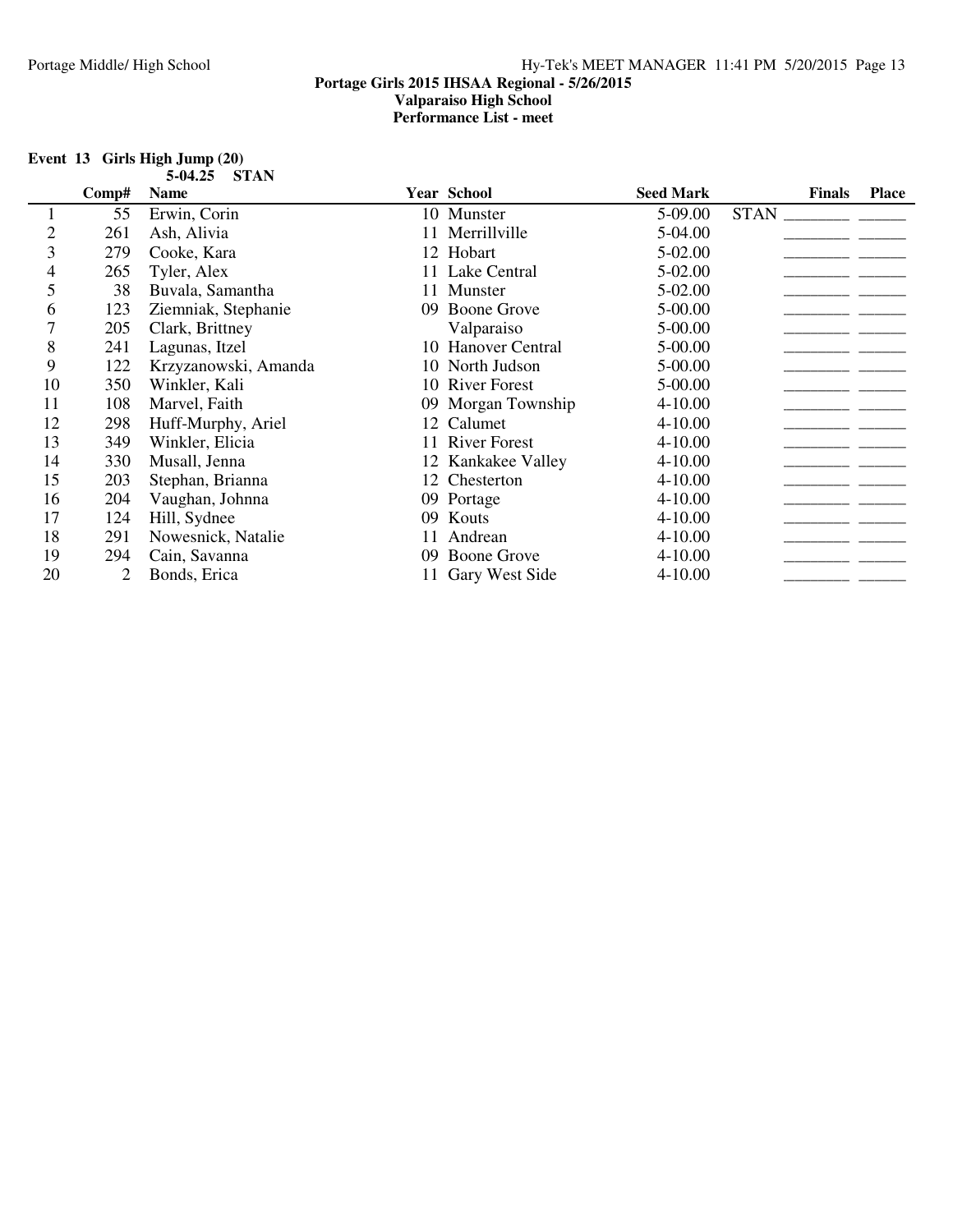#### **Event 14 Girls Discus Throw (16) 127-06 STAN**

|    | Comp# | <b>Name</b>             | Year School           | <b>Seed Mark</b> | <b>Finals</b> | <b>Place</b> |
|----|-------|-------------------------|-----------------------|------------------|---------------|--------------|
|    | 280   | York, Kayla             | 12 Hanover Central    | 141-08           | <b>STAN</b>   |              |
|    | 281   | Schoonmaker, Laura      | 12 Lake Central       | 119-09           |               |              |
|    | 208   | Ochs, Madison           | Valparaiso            | 118-10           |               |              |
| 4  | 59    | Kapitan, Abigail        | 11 Munster            | 113-08           |               |              |
|    | 282   | Stanley, Jordan         | 12 Merrillville       | 111-03           |               |              |
| 6  | 127   | Kem, Kathrine           | 10 Rensselaer Central | 110-03           |               |              |
|    | 207   | Murray, Olivia          | 11 Valparaiso         | 107-02           |               |              |
| 8  | 326   | Harvey, Kelsey          | 11 Hobart             | $105 - 10$       |               |              |
| 9  | 328   | Stack, Stephanie        | 11 Hobart             | 104-08           |               |              |
| 10 | 206   | Santaquilani, Gabrielle | 10 Portage            | 102-05           |               |              |
| 11 | 305   | Russell, Carrie         | 12 Crown Point        | 101-05           |               |              |
| 12 | 342   | Kintigh, Ashley         | 12 Michigan City      | $100 - 11$       |               |              |
| 13 | 125   | Mehay, Jazmyne          | 11 Kankakee Valley    | 100-06           |               |              |
| 14 | 126   | Stoner, Rachel          | 11 Morgan Township    | 99-03            |               |              |
| 15 | 58    | Parks, Desire           | 10 Lighthouse Cpa     | 96-02            |               |              |
| 16 | 57    | Revercomb, Madeline     | 10 Highland           | 96-01            |               |              |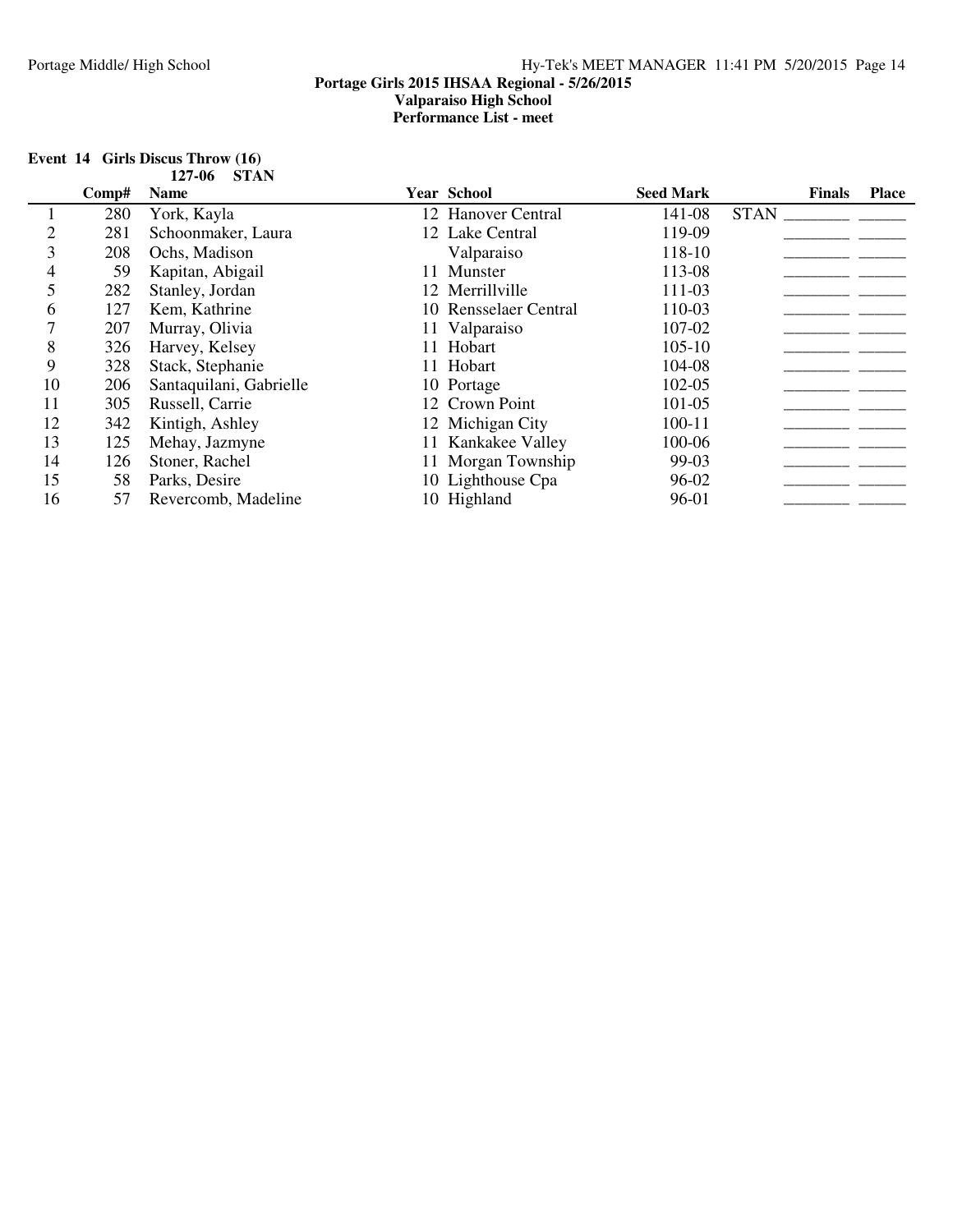| Event $15$ Girls Shot Put $(16)$ |  |
|----------------------------------|--|
| 40-05.00 STAN                    |  |

|    | Comp# | <b>Name</b>        |    | <b>Year School</b> | <b>Seed Mark</b> | <b>Finals</b> | <b>Place</b> |
|----|-------|--------------------|----|--------------------|------------------|---------------|--------------|
|    | 211   | Farley, Victoria   |    | 10 Portage         | 44-09.00         | <b>STAN</b>   |              |
|    | 130   | Dvorscak, Caitlin  |    | 12 North Judson    | 39-07.50         |               |              |
| 3  | 282   | Stanley, Jordan    |    | 12 Merrillville    | 38-11.50         |               |              |
| 4  | 280   | York, Kayla        |    | 12 Hanover Central | 37-06.50         |               |              |
| 5  | 59    | Kapitan, Abigail   | 11 | Munster            | 36-09.50         |               |              |
| 6  | 210   | Smith, Ashlynn     |    | 11 New Prairie     | 35-03.00         |               |              |
|    | 281   | Schoonmaker, Laura |    | 12 Lake Central    | 35-03.00         |               |              |
| 8  | 129   | Eger, Alyssa       |    | 11 Kankakee Valley | 34-11.50         |               |              |
| 9  | 335   | McDonald, Jordan   |    | 11 Merrillville    | 34-08.50         |               |              |
| 10 | 209   | Kaiser, Olivia     |    | 12 Chesterton      | 33-10.50         |               |              |
| 11 | 307   | Piper, Kayla       |    | 10 Griffith        | 33-06.50         |               |              |
| 12 | 297   | Hayes, Symone      |    | 11 Calumet         | 33-04.00         |               |              |
| 13 | 208   | Ochs, Madison      |    | Valparaiso         | 33-04.00         |               |              |
| 14 | 128   | Steffan, Kelly     |    | 12 Hebron          | 32-07.00         |               |              |
| 15 | 61    | Shorter, Tiara     |    | 09 Lighthouse Cpa  | 32-04.00         |               |              |
| 16 | 60    | Peeples, Jonelle   |    | 12 Bowman          | 32-00.50         |               |              |